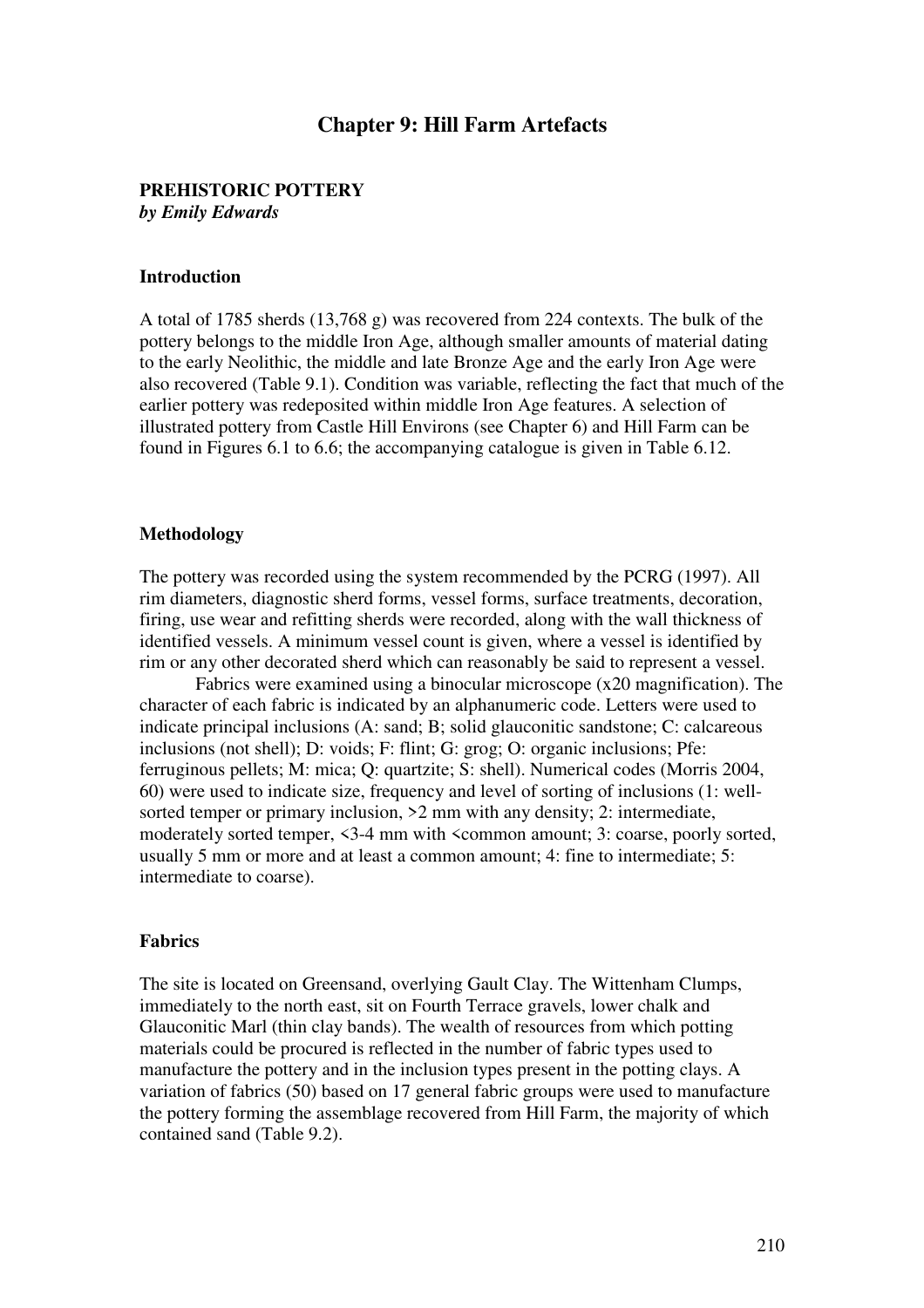### **Procurement of resources: clays**

The pottery from Hill Farm was made from a similar range of fabrics as that from Castle Hill and the 2004 excavations (Tables 9.3 and 9.4). Much contained small pebbles, ferruginous pellets and other detritus consistent with a gravel clay source. It is plausible that the clays within the gravels on the hilltops were utilised for the manufacture of much of the pottery from the assemblage, as many of the fabrics in many cases contained a very heterogeneous mix of fine and coarse inclusions.

The major difference between these sites relates to the larger quantities of middle Iron Age fine ware found at Hill Farm (71.5 %); this was manufactured from a clean clay containing moderate finely sorted sand. These fine fabrics probably derived from the local Gault, which consists of a compact, grey-brown silty clay, often containing lumps of fine grained sandstone.

A small proportion of the assemblage was represented by sherds manufactured from a calcareous clay which may derive from the Chalk Marl deposits. A fourth source of clay (a coarse shelly clay) appeared to be used exclusively for the manufacture of T-rim jars. This could be derived from river bed clays, the parent source of which are Jurassic.

# **Procurement of resources: inclusions**

The fabrics containing lumps of fine-grained sandstone are characteristic of the locality and derive from the Upper Greensand. It is very likely that the quartzite fabrics were manufactured from crushed and added quartzite Terrace Gravel pebbles, but it is not necessarily the case that these all derived from local sources, as quartzite fabrics are ubiquitous at late Bronze Age sites in the Upper Thames Valley. The flinttempered sherds may have been imported, as although flints have been noticed in the local gravel, they are not common. The sands (both quartzitic and glauconitic) are present within the local geology and may either be naturally occurring or added.

# **Forms**

Table 9.5 provides a breakdown by form of the assemblage, excluding Neolithic vessels, which are discussed separately below. Although the mediocre condition of the assemblage allowed only 59 % of the 97 vessels to be allocated form types, the identified forms were largely of middle Iron Age type.

Correlation of forms with fabric shows that only two vessels were manufactured from coarse fabrics, consisting of one globular jar and one barrelshaped jar. Globular jars and bowls were typically manufactured from fine sand fabrics, while many of the barrel-shaped jars were manufactured from an intermediate sand and calcareous fabric. The angular late Bronze Age and early Iron Age forms were also manufactured from various fine sand fabrics (Table 9.6).

### **Surface treatment**

One late Bronze Age angular bowl sherd was roughly smoothed. The early Iron Age forms included one burnished furrowed bowl sherd and two burnished early All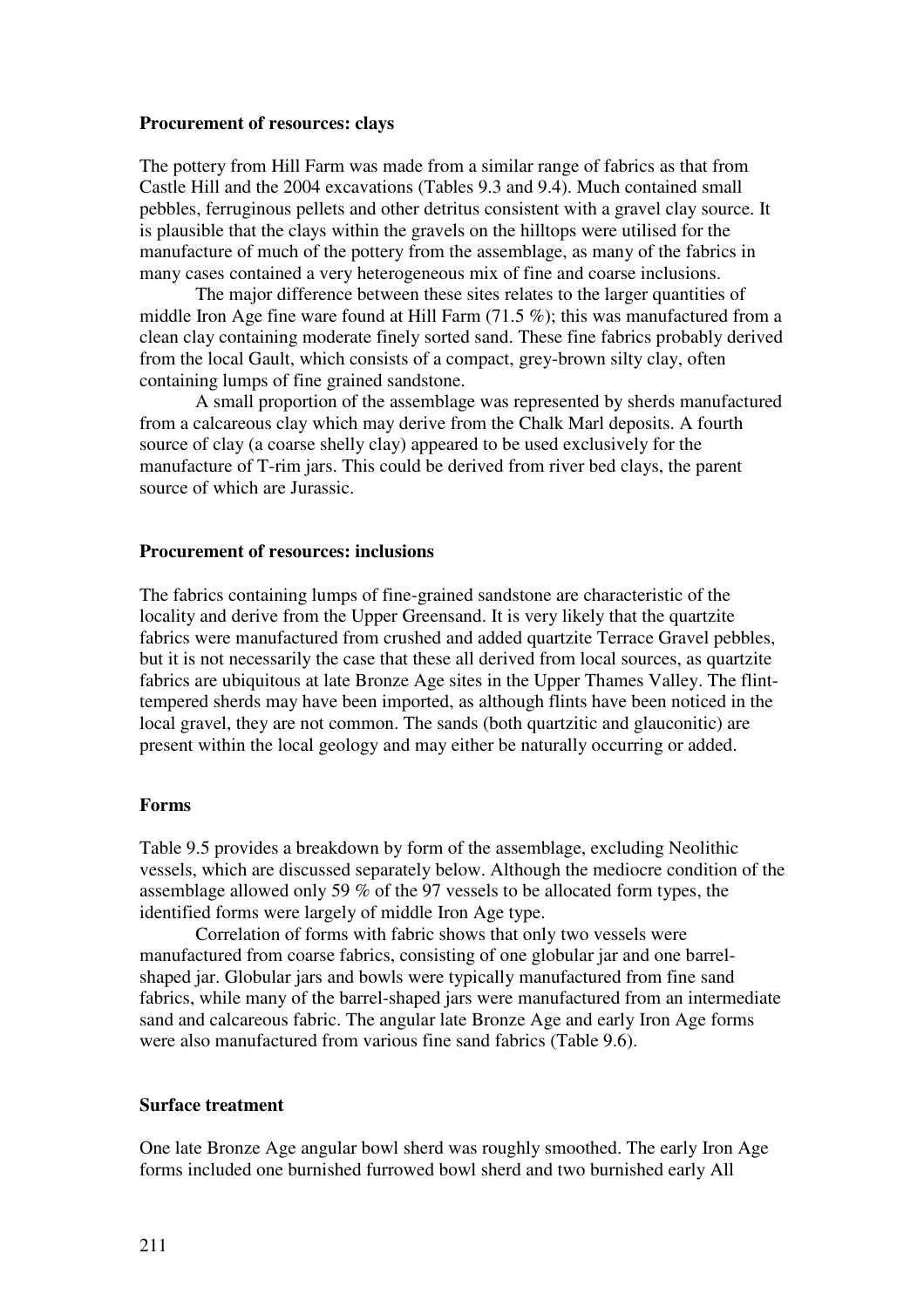Cannings Cross sherds. The B2 jars, which represented 30 % of the vessel count, were largely either roughly smoothed or burnished. The B3 barrel shaped jars, manufactured from the sand and calcareous fabrics, were generally roughly smoothed whilst the majority of the D1 bowls were burnished.

Table 9.7 quantifies surface treatment within the assemblage, excluding those sherds attributed a type form. The sherds below include positively dated middle Iron Age sherds showing no surface treatment (46 sherds), smoothed sherds (5 sherds), roughly smoothed (92 sherds) and burnished sherd (181 sherds). A large majority of the remaining sherds with surface treatments belonged to the general 'early or middle Iron Age' phase.

### **Decoration**

A total of 14 vessels were decorated (Table 9.8). These included a finger-impressed early Neolithic bowl, a possible middle Neolithic bowl decorated with a whipped cord impression, a middle Bronze Age vessel with an applied cordon, a late Bronze Age/early Iron Age vessel decorated with grooved lines, an early Iron Age vessel with a grooved design and an early or middle Iron Age sherd decorated with tool impressions. The remainder were middle Iron Age D1 bowls, decorated with grooved designs or with dots.

### **Evidence for vessel function**

Evidence of use was noted on 25 sherds, 4 of which were middle Iron Age, 3 early Iron Age and 18 either early or middle Iron Age. Most of these sherds were covered with charred residue, although one sherd from pit 53 was covered with a calcareous deposit, with charred residue underneath.

### **Discussion of ceramics by phase**

# *Early Neolithic*

A total of 78 (293 g) sherds of early Neolithic 'plain bowl' pottery were recovered, 76 of them from early Neolithic pit 135 (contexts 134 and 179). The remaining two sherds were residual finds from ditch 100 (context 232). A minimum of five vessels are represented. This includes the rim and flared neck of a large (300 mm rim diameter) 'baggy' or carinated bowl with a thickened rim, one slightly thickened rim decorated with incised lines, one small squared rim, two simple rounded and upright rims and one simple rounded and flared rim. Fabrics were typical of pottery of this date, including fine to medium flint and sand, quartzite and sand. A radiocarbon determination of 3770-3630 cal BC (Poz-14321:  $4890 \pm 40BP$ ) was obtained on charcoal from layer 179. The pottery from this pit is comparable to the assemblage from the Abingdon causewayed enclosure (Avery 1982).

### *Middle Neolithic*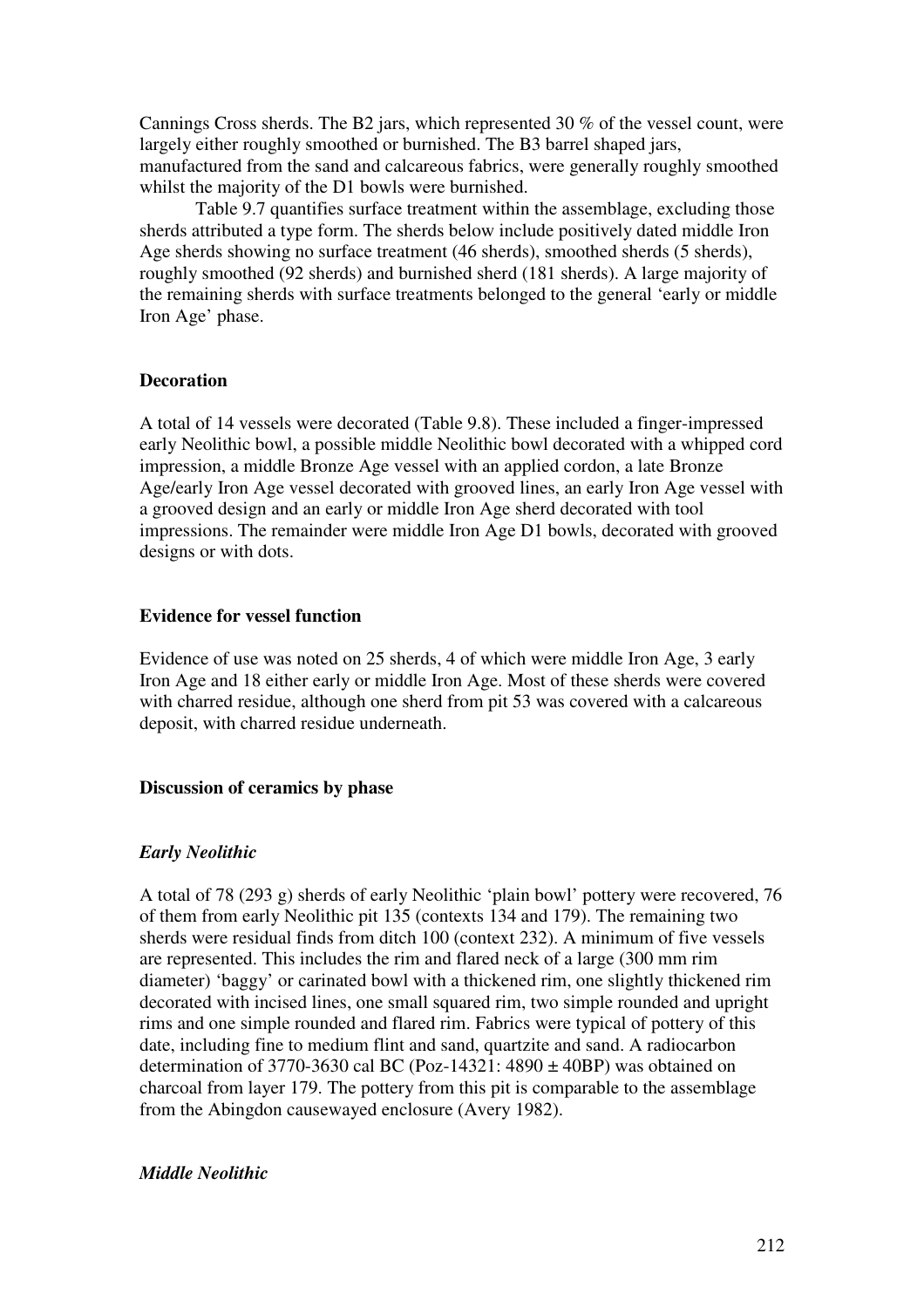One residual untempered sherd  $(3 g)$  from Pit 742 was decorated with a single whipped cord impression, and may be a fragment of middle Neolithic Peterborough Ware.

# *Middle Bronze Age*

A total of 20 sherds (247 g) of middle Bronze Age 'bucket urn' type pottery was recovered as residual material from seven later features (ditches 85, 88, 109 and 228; pits 88, 149 and 882). The assemblage consisted of thick, densely flint-tempered body sherds. All were plain, with the exception of one cordoned sherd.

### *Late Bronze Age*

A total of 15 late Bronze Age sherds (84 g) were recovered as residual material from later features in the Visitors Car Park area. The group consisted largely of plain body sherds, with no vessel forms recognisable. The fabrics included sand, flint and some quartzite and were differentiated from the middle Bronze Age sherds through their lesser wall thickness and less dense tempering.

### *Early Iron Age*

A total of 44 diagnostically early Iron Age sherds (371 g) were recovered, mostly from the Offices area. None of these were decorated, and there were only three vessels of recognisable form, comprising one B1 slack-shouldered jar, one C0 vessel and one C2A bowl. One sherd had a red coating. Other sherds were dated on the basis of diagnostic fabrics such as coarse shell.

### *Middle Iron Age*

A total of 416 sherds (5773 g) of middle Iron Age pottery was recovered, mostly from contemporary deposits. The majority came from the Visitors Car Park area, but there were also significant amounts from the Offices and the drainage trenches. Given the overall chronological profile of the Hill Farm assemblage, it seems likely that most of the material dated 'early or middle Iron Age' (not discussed further) in fact also belongs to this period. The middle Iron Age pottery was dominated by sandy fabrics. Forms largely comprised B2 and B3 jars and D1 bowls.

The two largest groups of middle Iron Age pottery were recovered from ditches 100 (117 sherds) and 70 (85 sherds) in the Visitors Car Park area. Identified forms from the former included B2 jars and D1 bowls, while the latter contained B2 and B3 jars only. Two possible special deposits were found in the Offices area, comprising virtually complete jars from ring-gullies 628 (Figure 6.4, 78) and 12066 (Fig. 6.4, 79).

As discussed above, the B2 jars and D1 bowls can be finer vessels whilst the B3 jars are relatively more coarse. This could be a chronological difference rather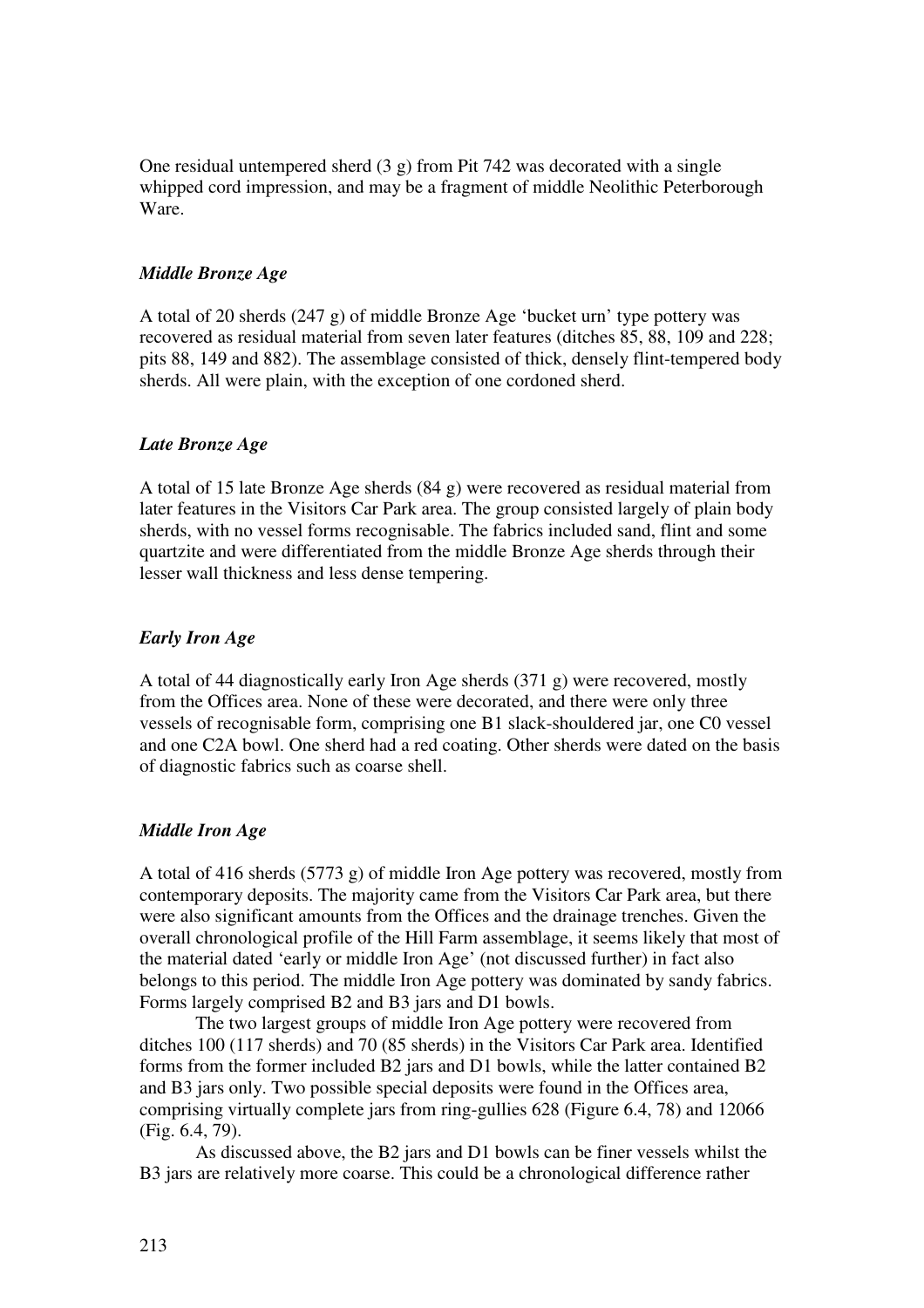than one of status, however, as the rims of many of the vessels from ditch group 100 were slightly expanded upright rims, in contrast to the simple everted rims from many of the vessels from ditch group 70.

Decoration on D1 bowls included grooves beneath rims and on bellies (Figure 6.5, 83, 86 and 88); filled horizontal banding (Figure 6.5, 84); geometric designs including circular impressions (Figure 6.5, 85); and geometric design comprising grooves and impressions (Figure 6.6, 92). Similar decoration can be seen at contemporary sites elsewhere in the region at Blewburton (Collins 1947, fig. 13.1; Collins and Collins 1959, fig. 6.17), Abingdon Vineyard (Tim Allen pers. comm.), Yarnton (Hey and Timby forthcoming) and

# **LATE IRON AGE AND ROMAN POTTERY**  *by Paul Booth*

### **Introduction**

The 2004-5 excavation at Hill Farm produced only 11 sherds (114 g) of late Iron Age and Roman pottery.. The pottery was recorded using the standard codes set out in the OA system for material of this date, with each context group divided in relation to fabric and form types and other characteristics as appropriate. Quantification was by sherd count and weight and rim equivalents (REs) were used to quantify vessel types. The pottery was in moderate condition - surfaces were relatively well-preserved but the material was fairly well-fragmented, with an average sherd weight of 10.4 g.

The fabrics identified are listed and quantified below with summary descriptions including cross-reference to the national Roman fabric reference collection codes (Tomber and Dore 1998) where appropriate in bold (Table 9.9).

The assemblage derived from 6 separate context groups (1, 2, 21, 23, 567 and 801), not all of which were well-stratified. The largest group was from context 21, which produced 4 sherds giving a probable *terminus post quem* of the early to mid 2nd century. With the exception of a single sherd of Oxfordshire colour-coated ware from context 1 (of Young (1977) type C77, dated AD 340-400), all the material could have been of 1st-2nd century date. Apart from the tiny fragment of samian ware all the sherds were probably from local or fairly local sources, including the Oxford industry. The assemblage is unremarkable, although potentially of value for dating purposes.

### **PREHISTORIC FIRED CLAY**  *by Cynthia Poole*

# **Introduction**

Fired clay was recovered from the excavations at Castle Hill in 2003, from Hill Farm in 2005 and from Trenches 13-15 and 19 in between in 2004. All areas produced relatively small quantities amounting in total to approximately 400 fragments weighing 7.5 kg. Although the material is intrinsically undatable, the overall character of the assemblages is compatible with comparable Iron Age material from other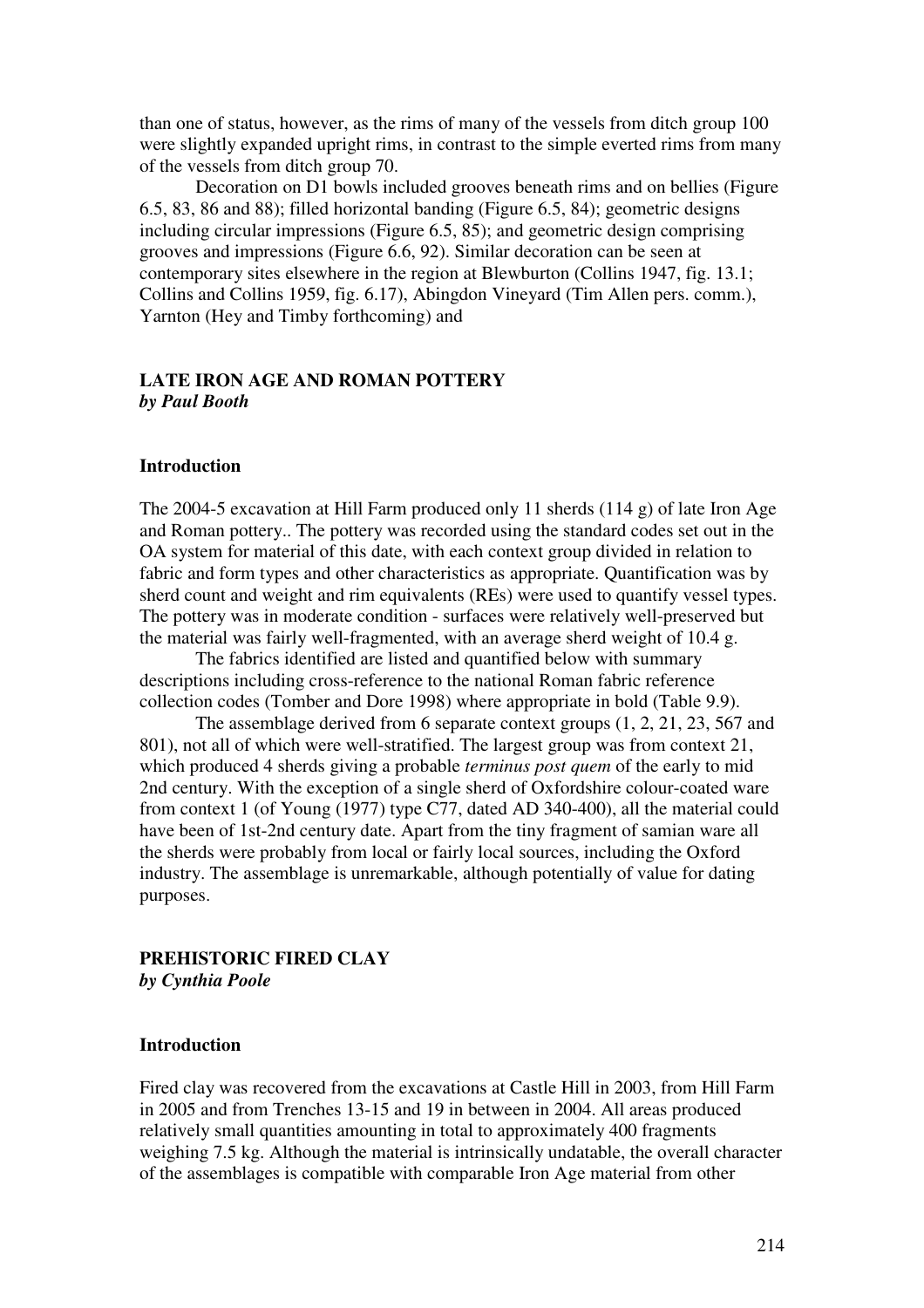hillfort sites such as Danebury, Hampshire. The assemblages from each site have been recorded onto separate database tables. Material was visually examined, diameters of wattle impressions were measured by comparison to a standard circles template and fabrics were examined using a light-incident microscope at magnifications of x25 to x40. The use of the circles template is unlikely to be entirely accurate, as this will partly depend on how much of the impression is preserved. However it provides a useful guide to the broad size ranges of wattles.

# **Fabrics**

The range of fabrics was limited and the same main varieties were used in all the assemblages.

*Fabric A*: Buff, light brown, grey, rarely red. Fine silty micaceous clay with rare fine quartz sand.

*A1*: a variant of A, which also contains small grits of black sandstone c. 1 mm.

*A2*: a variant of A mixed with high density of chaff temper.

*Fabric B*:

B1: Grey. Sandy clay: frequent poorly sorted medium-coarse quartz sand (rounded - angular) up to 2 mm.

B2: Fine sandy clay: low density of fine quartz sand.

*Fabric C*: White, cream, grey, black. Calcareous clay matrix containing chalk grits up to 20 mm, flint and marcasite c. 6 mm.

The fired clay is likely to have utilised readily available clay sources. Fabric C was possibly made from the glauconitic marl, whilst Gault clay was readily sourced in the vicinity and may have been the base for fabric A.

#### **Hill Farm**

The assemblage from Hill Farm comprised a total of 242 fragments weighing 4611 g (Table 9.10). Fabrics A, B and C had been used, of which fabric C was the most common, being used for all the larger groups of diagnostic material.

Diagnostic forms were limited to two types together with a small quantity of unidentified (amorphous) and utilised (one surface) fragments. Oven wall was the dominant form and was characterised by the presence of interwoven wattle impressions on one side and a smoothed surface, sometimes with grooves and depressions from moulding. The largest block had a distinctly concave surface with a curvature suggesting an internal diameter of c. 0.8 m and partly fired grey. One fragment with a rounded curving rim may have been part of the stokehole arch or a vent. Wall thickness ranged from 20 to 75 mm. A total of 61 roundwood wattles were identified of which 4 were positively identified as vertical sails, the remainder being the interwoven horizontal rods. The rods have a typical size range of 8-20 mm for the rods and 20-35 mm for the sails (Fig. 9.1). Two wattles measuring 27 and 29 mm grouped with the rods, could not be positively identified as sails, but from their size are likely to be vertical sails.

The second diagnostic type was in the form of a small irregular cake. Two types were found: one formed a thin flat plate with parallel surfaces and measured over 70 mm long by 15 mm thick, whilst the other was in the form of a suboval cake, with a lentoidal cross-section and the surface covered in organic impressions. The two examples of this were almost identical in size measuring 43 mm by 32 mm or more by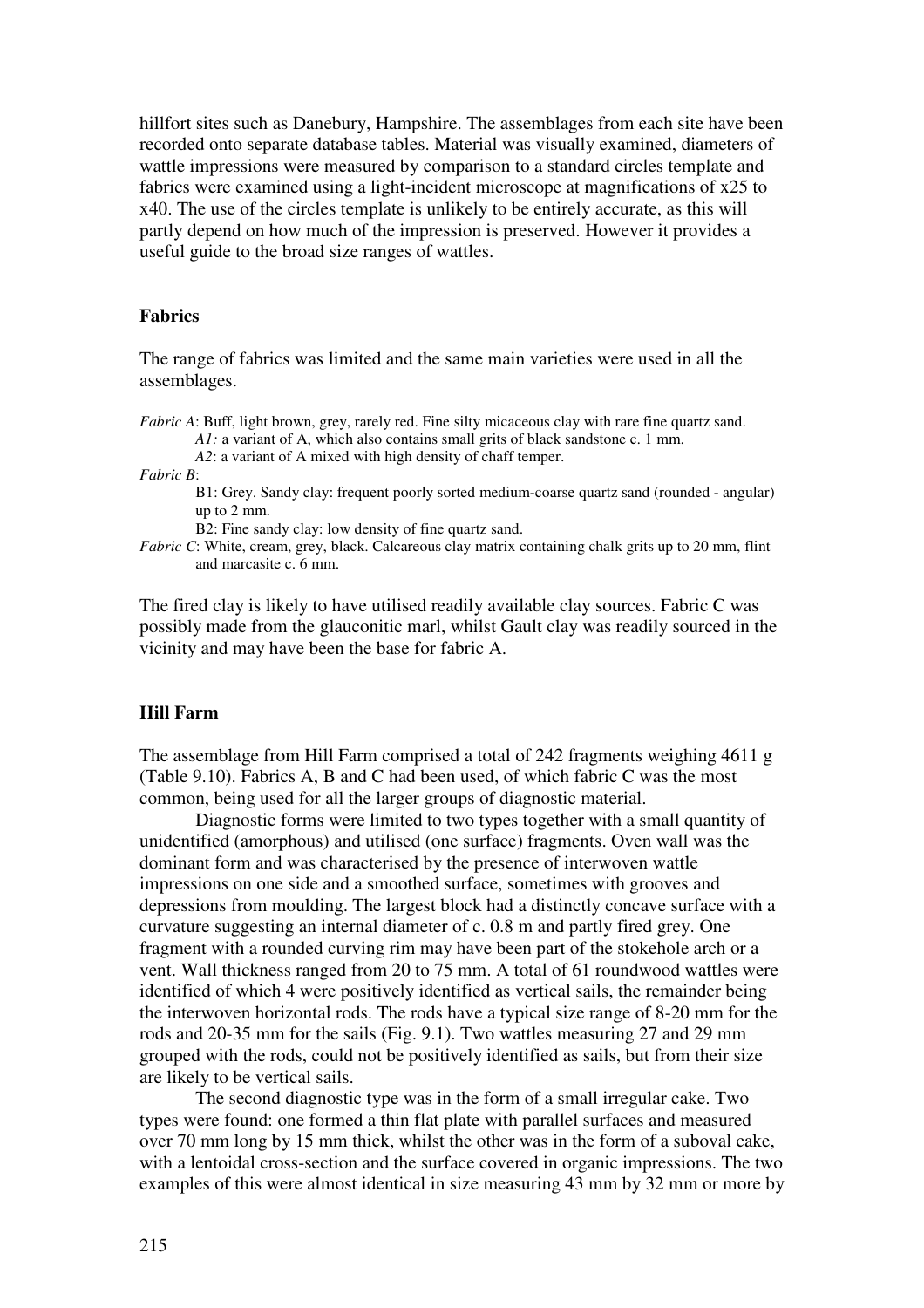15 mm thick. Their function is uncertain, but most of the pieces were found in association with oven wall and they are similar in form to spacers used in pottery kilns.

### **Trenches 13, 14, 15 and 19**

The assemblage comprised a total of 169 fragments weighing 1908 g (Table 9.11). Fabrics A, B and C had been used, of which fabric A was the most common, being used for a wide range of forms and all the larger groups of diagnostic material. The fired clay was found in four separate trenches and unsurprisingly the largest groups were associated with early and middle Iron Age occupation and structures in Trenches 15 and 19.

# *Oven Structure*

The structural elements represented generally have a smooth surface sometimes with finger grooves from moulding and smoothing the clay surface. Some pieces may be lining for a sub-surface base or floor, but a small number of pieces with interwoven wattles on the reverse are likely to be part of upper oven wall supported on a light framework of withies. The wattle impressions indicate a range of sizes from small stems of 6 mm up to 19 mm diameter (Fig. 9.2).

# *Portable Oven Furniture*

Several pieces of oven plates or discs were found in Trenches 15 and 19 representing a variety of forms. Two pieces appear to derive from a typical Iron Age type of perforated oven plate with frequent organic impressions on the surfaces and pierced vertically by a perforation 27 mm in diameter. Such plates could either be built integrally with the oven structure or be formed as a portable item. A fragment of rectangular plate 27 mm thick and pieces of circular discs, one with a plain rounded rim and one with a shallow raised flange, were also found. The large perforated oven plates were well known from Iron Age sites in southern England and appeared to have formed a common structural element of oven type structures. The discs were probably smaller and thinner than the plates and a typical element found on Iron Age sites in Oxfordshire and the east Midlands.

Several fragments of triangular oven bricks were identified by the perforations piercing the side surface at an angle. Another brick 84 mm wide with a perforation was tentatively identified as rectangular in form. However none of the fragments with the perforation showed the relationship to the outer surface and so it is possible that this was part of a very large triangular brick. Such objects whether triangular or rectangular in form were probably used as pedestals within ovens. A brick 33 mm thick appeared to be of Roman date from its general characteristics and similar to the 'fired clay blocks' identified from trenches 1-3 of the Castle Hill ceramic building material assemblage. These are sometimes referred as Belgic bricks and are also likely to have formed some sort of support or pedestal in ovens.

Two small irregular sub-oval cakes with lentoidal or wedge shaped cross section had been roughly moulded and had occasional organic impressions on the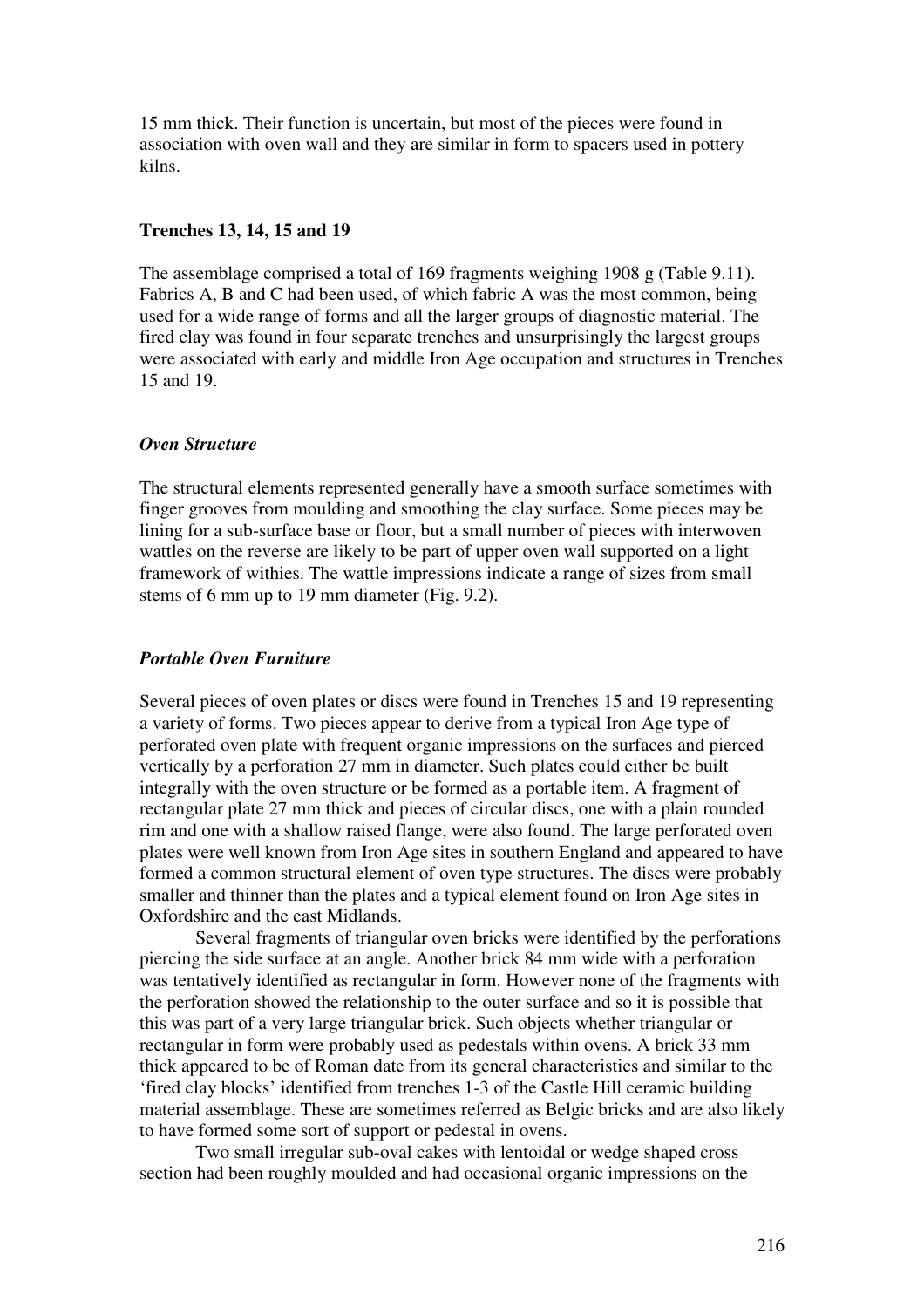surface. Both were of similar size; the complete one measured 56x46x23 mm. These objects are generally are of a size that might be moulded in the palm of the hand. They are of uncertain function but were possibly used in ovens as some sort of spacer. Such objects have frequently been found in association with structural oven daub at Danebury hillfort and Danebury Environs sites in Hampshire (Cunliffe and Poole 1991, 149).

### *Furnace structure and furniture*

Evidence of industrial activity was limited. From a ditch 15337 of Late Iron Age-Early Roman date came fragments of furnace wall or lining. The largest fragment has an undulating surface lightly vitrified and cindered, whilst other pieces have a very smooth flat surface without evidence of high temperatures and so possibly derived from areas of the structure where heat was less intense. The fabric contained coarse organic inclusions of chaff or chopped straw, incorporated as temper, which is not a common addition for furnace structure and may imply that these are fragments from a non-industrial structure, which was overfired accidentally.

An object from a Middle Iron Age storage pit 19154 took the form of a funnel with a narrow cylindrical opening at the base. It measured 00 mm in diameter widening to 00 mm and its length was in excess of 00 mm. The rim around the narrow opening at the base was heavily vitrified (?any slaggy deposits – check), which supports the common interpretation that these objects were bellow's guards. The nozzle of the tuyère would fit into the cylindrical tube of the base and the upper part would widen to shield the bellows from excessive heat. Similar objects have been found at Little Woodbury, Wiltshire (Brailsford 1949, 160, fig.4) and the upper parts only at Danebury, Hampshire (Poole 1984a, 406-7) and at Glastonbury, Somerset (Bulleid and Grey 1911, XLIX, D30).

# *Briquetage*

Four small fragments of briquetage were found in Trench 15. All were body sherds probably from cylindrical vessels for transporting salt and made in the same chaff tempered fabric as found at Danebury, Hants (Poole 1984b, 426-9) and probably deriving from production sites on the coast of Hampshire or Dorset.

# *Spindle Whorls*

Two fragmentary spindle whorls were identified. One was bi-conical in form measuring 35 mm in diameter by >25 mm high and was found in the Early Iron Age midden in trench 14. The second from a pit in Trench 15 was spherical with flattened ends and measured 50 mm in diameter by 25 mm high.

### **Castle Hill**

The assemblage from Castle Hill comprised a total of 31 fragments weighing 166 g. The mean fragment weight for the assemblage is 5.35 g, which would suggest little diagnostic material would be present. The fired clay was found predominantly in the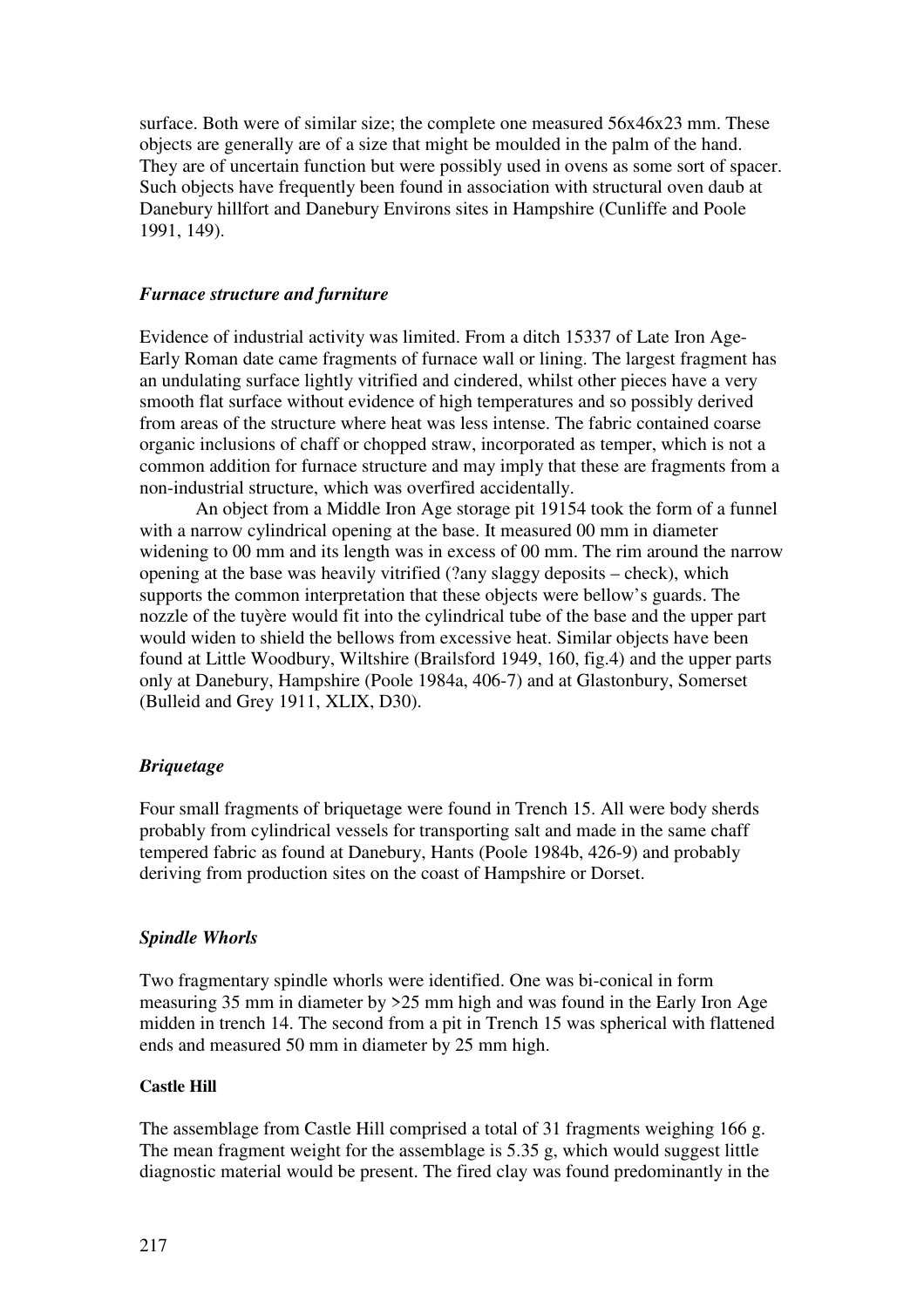fill pit 3006 of early Iron Age date and pit 3019 of middle Iron Age date, with small quantities from the late Bronze Age ditch 3017, a middle Iron Age grave (3116) and pit (3109), and a Roman gully (1000) and quarry pit (3067). At the assessment stage material was described variously as structural clay, daub or amorphous, apart from one object. Without the possibility of re-examination of this material it is only possible to say that it is likely to all be derived from oven or hearth structures and utilized the same fabrics as used in the other areas excavated.

The single object was a slingshot largely complete, but slightly damaged at one end, found in pit 3006. It was made in fabric A and fired. It was in the typical pointed ovoid form, but with noticeable flattened facets, rather than well-rounded. It measured c. 44 mm long by 26 mm by 27 mm wide and weighed 24 g. The size is comparable to slingshots from middle Iron Age contexts at Danebury Hampshire (Poole, 1991, 370-1) though the weight is somewhat lighter and comparable to those found at All Cannings Cross and the Meare and Glastonbury Lake villages (Bulleid and Gray 1911). It has been suggested, on account of the light weight, that the clay slingshots were used for hunting small game or birds rather than warfare. Another use may have been herding, where the intention was move animals, not injure them. How lethal a clay slingshot would be to different sized animals is not known.

### **Discussion**

The fired clay from these sites forms a typical assemblage of Early to Middle Iron date. The majority of the material is structural clay derived from oven type structures, which probably include both surface and partly sub-surface features. Most of the structural material is well fired, but is not indicative of high temperature industrial activity except for the bellow's guard and some possible furnace or hearth lining, which may indicate metalworking. The majority of the structural fired clay is likely to derive from domestic structures for baking or cooking. It is unclear whether the material is from entirely domed structures such as bread ovens or more open-topped structures for cooking in pots, though either or both could be present. The portable items suggest that some at least derive from cooking hearths. The use of woven wattle supports for the superstructure of some ovens suggest these were substantial structures and this is supported by the blocks of oven wall from the Hill Farm excavation. They may indicate that some structures were communal rather for a single household.

Small clay objects recovered were limited to two spindle whorls and briquetage fragments. The briquetage containers indicate salt was imported, probably from the Hampshire area of the south coast.

### **FLINT**

*by Kate Cramp and Hugo Lamdin-Whymark* 

### **Introduction**

A total of 79 struck flints and a single piece (1 g) of burnt unworked flint were recovered during excavations at Hill Farm in 2004 and 2005 (Table 9.12). Over half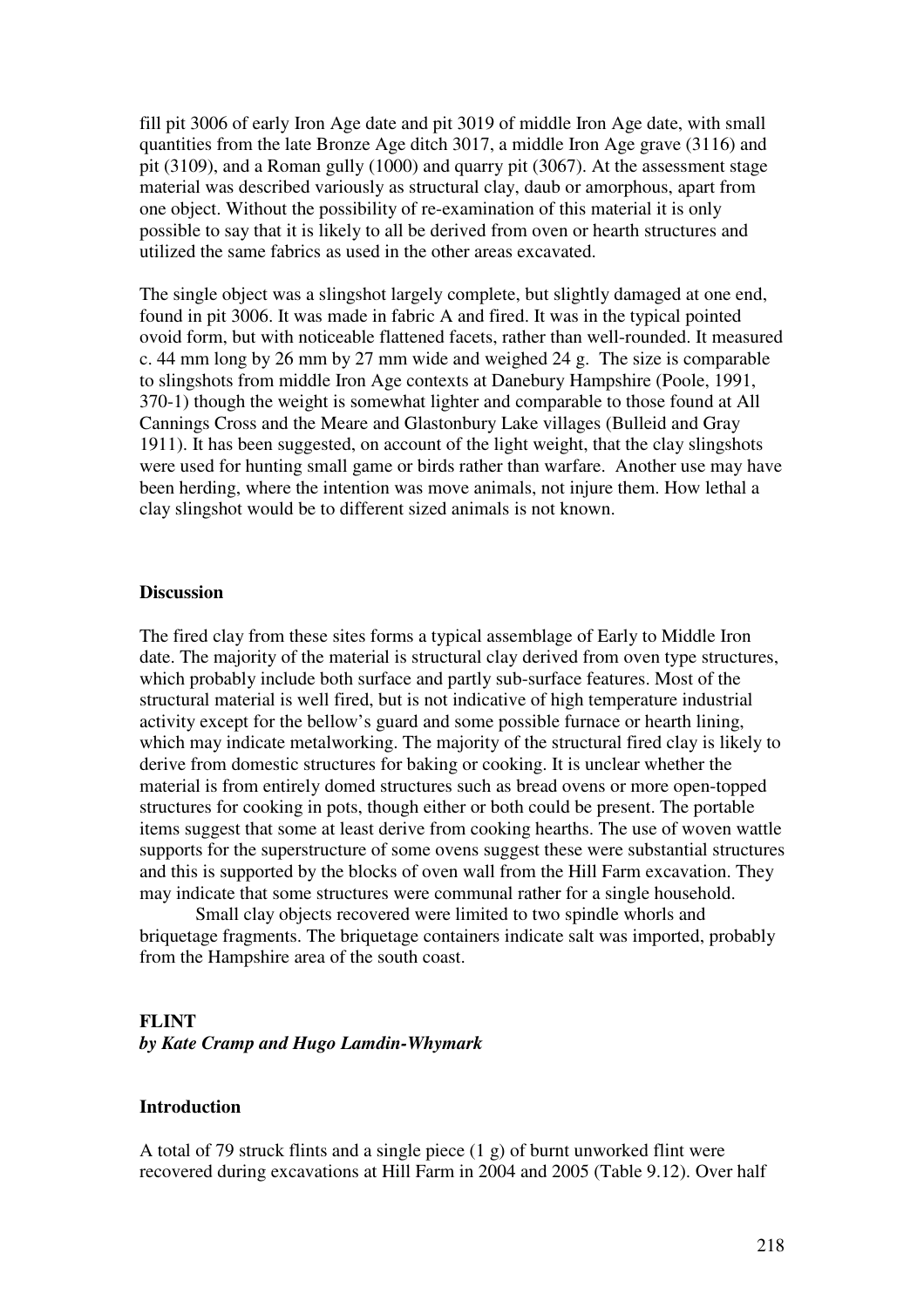of the assemblage (42 pieces) came from a small pit near the western perimeter of the Visitors' Car Park. This flintwork was found together with a large assemblage of Plain Bowl pottery from the same feature, and is most probably contemporary. Several flints of probable Neolithic date were also found scattered, as residual finds, across a number of Iron Age features.

### **Methodology**

The artefacts were catalogued according to broad debitage, core or tool type. Classification of retouched pieces followed standard morphological descriptions (e.g. Bamford 1985, 73-7; Healy 1988, 48-9; and Saville 1981, 7-11). Cores were classified according to platform and removal type; complete examples were individually weighed. Chips were defined as pieces whose broadest surface was less than  $10 \text{ mm}^2$ , including small flakes or fragments of flakes (Newcomer and Karlin 1987, 33). In order to avoid any sampling bias, a distinction was made in the database between chips that were excavated by hand and those that were recovered by sieving.

The general condition of the flintwork was noted, along with details of cortication and flint type. The general technological appearance of the flintwork was described, particularly where such information contributed to the dating of individual pieces and groups. Evidence of burning and breakage were recorded consistently. Burnt unworked flint was quantified by piece and by weight, with further details of raw material type and degree of calcination recorded where appropriate.

The assemblage was catalogued directly onto a Microsoft Access database, a copy of which will be deposited with the archive. If possible, a digital copy of the flint database will also be made available.

### **Quantification**

A total of 79 struck flints and one piece (1 g) of burnt unworked flint were recovered during the excavations at Hill Farm in 2004 and 2005. This material came mostly from the Visitors' Car Park (60 pieces), although a small quantity was recovered from the Offices and Boiler House area (18 pieces). Excavation of drainage trenches in the same area yielded a single backed knife. The flint assemblage from the site is shown in Table 9.12.

#### **Provenance**

Flintwork was recovered from 34 contexts, including early Neolithic pit 135 (contexts 134 and 179) and a large number of Iron Age features. Excluding the concentration of flintwork from the early Neolithic pit, the assemblage formed a low density spread across the excavated areas, with no more than two flints recovered per context; the majority of contexts containing flint had only a single piece.

# **Condition**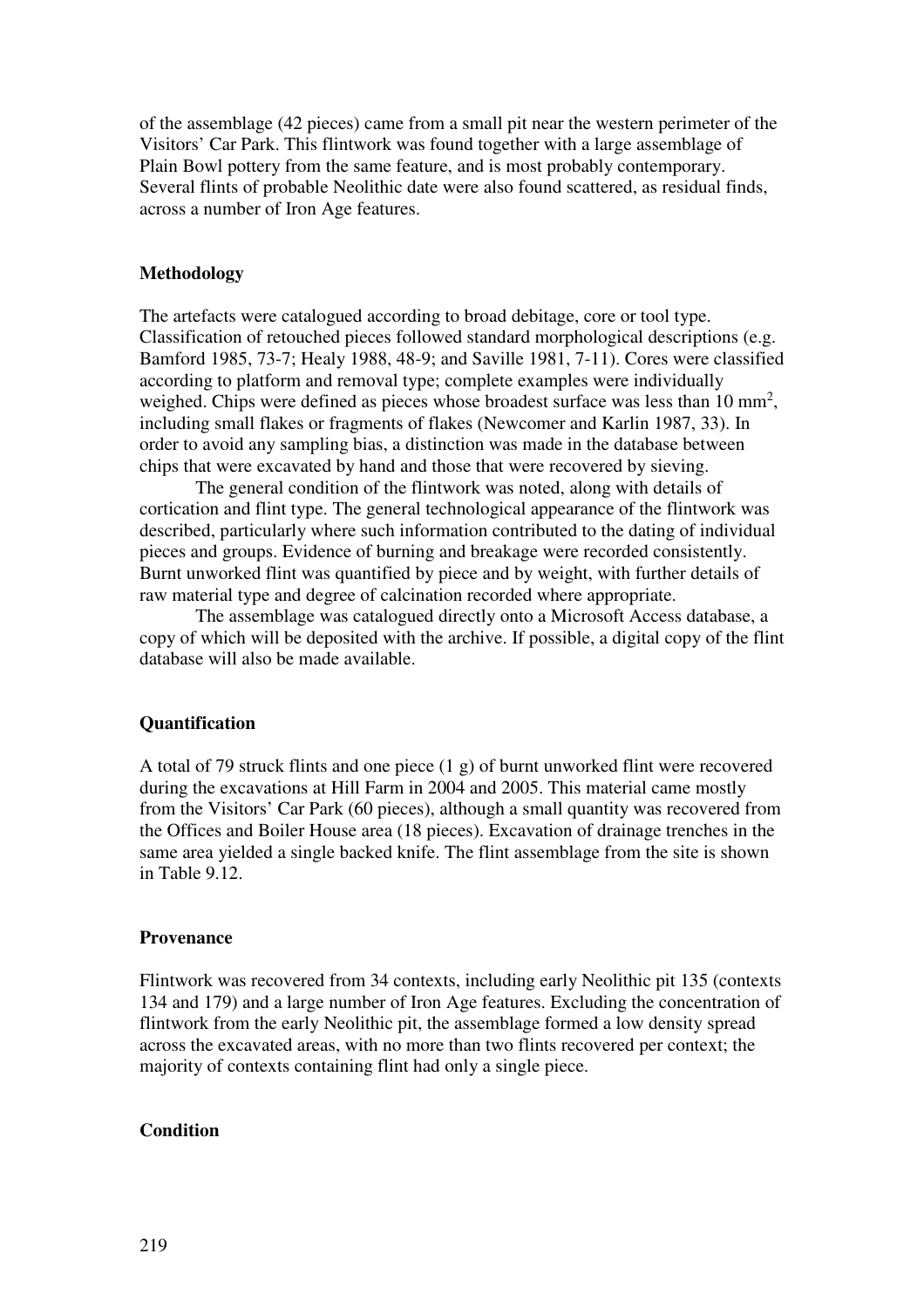The condition of the flintwork is mixed and varies by context. The collection from pit 135 is in exceptionally fresh condition, while many of the residual flints from Iron Age features display post-depositional edge damage. None of the flint is corticated.

### **Raw material**

With the exception of a single chert blade, all the artefacts in the assemblage have been manufactured from flint nodules. For the most part, these took the form of small pebbles with an abraded cortex and a brown, grey or yellow interior. Thermal fractures were occasionally noted, but in general the raw material was probably of a reasonable knapping quality. A likely source of this flint is the river gravels south of the Goring Gap; it is also possible that the small, abraded flint pebbles contained within the gravels capping Castle Hill were used for knapping and burning purposes.

The chert blade was recovered from the fill (782) of a middle Iron Age posthole (783) exposed during the Offices excavation. This piece is a distinctive, dark greenish-grey colour with a light white speckling, although the original colour of the flint may have been altered by post-knapping burning. The fine-grained, homogeneous composition of the chert suggests that it would have been of a good knapping quality. A small area of cortex indicates that the pebble comes from a derived source, perhaps the local river gravels. While the original source of the chert cannot be confirmed, chert nodules are occasionally found in the Upper Greensand.

### **The assemblage**

#### *Pit 135*

Pit 135 contained a total of 42 struck flints and a single fragment (1 g) of burnt unworked flint (Table 9.13). Most of the flintwork was recovered from the primary deposit (179); only five flints, including two chips, were retrieved from the upper fill (134).

The flint assemblage mainly consists of unretouched flakes; a single blade is represented. The scars of previous blade removals are, however, present on the dorsal surface of several flakes, suggesting that blades may be under-represented in the collection. The flakes had been removed using both hard hammers (e.g. quartzite pebbles) and soft hammers (e.g. antler). A certain amount of care had been exercised in the reduction strategy, with numerous flakes exhibiting platform edge abrasion. The type of technology employed is consistent with the early Neolithic date for the pit provided by the presence of 81 sherds (305 g) of Plain Bowl pottery.

No cores were recovered from the pit and only three chips were present in the sieved residues. This suggests that knapping debris was not deposited in the pit. Moreover, a brief refitting exercise failed to identify any refits, while a visual inspection of flint type suggests that the flakes derive from several different nodules. The flints may therefore have been brought to this location as individual components of a toolkit.

The collection includes five retouched flints, which provide 12.8% of the total assemblage. The retouched group consists of three serrated flakes/blades (two with silica gloss) and two edge-retouched flakes. The serrated flakes may reflect plant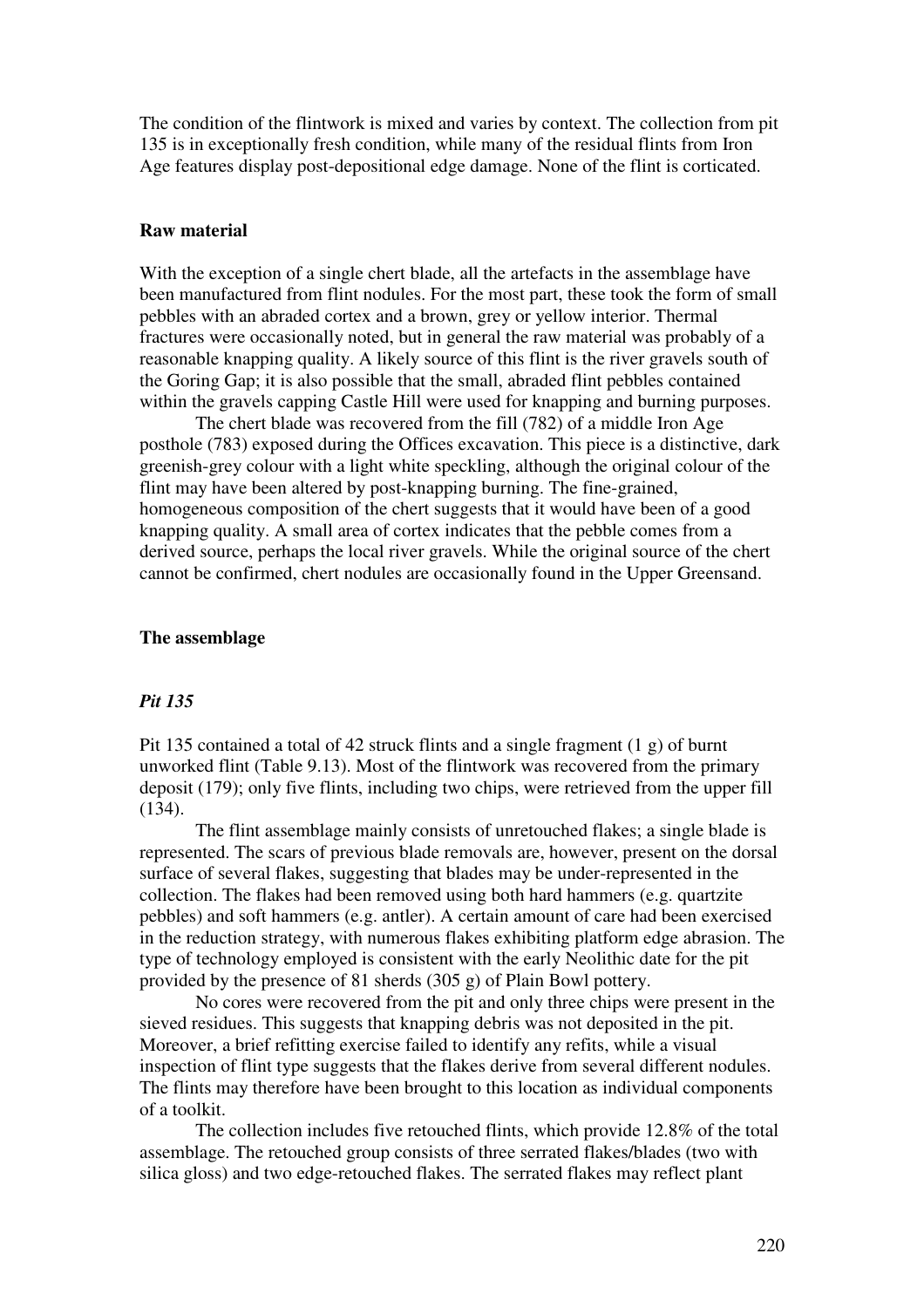processing activities. Evidence of use in the form of micro-scarring was also noted on numerous unretouched edges.

### *Other contexts*

A total of 37 struck flints were recovered from various Iron Age deposits across the excavation area. Many of these flints share the same general technological characteristics as the flintwork from pit 135 and may, therefore, be broadly contemporary.

The overall composition of the residual flint assemblage is also comparable to the collection from pit 135. The proportion of retouched tools is high at 17.6% and, with the exception of a single flake core, there is little evidence for on-site flint knapping. It is perhaps significant that, while serrated flakes dominate in the pit assemblage, a different range of tools is represented by the assemblage from the surrounding area. This group includes three scrapers, one notched flake and one backed knife fragment. Given the low numbers of artefacts, however, it cannot be confidently established that this discrepancy results from genuine differences in activity.

### **Discussion**

The flint assemblage from Hill Farm provides an important insight into Neolithic activity in the Castle Hill environs. The majority of the flintwork was recovered from a contemporary early Neolithic feature, the first so far identified in the excavations. It is perhaps significant that a light background scatter of technologically similar material was also present in this area, a scatter that did not extend into the 2004 excavations. Hill Farm was, therefore, a focus for activity at some point during the Neolithic, but not necessarily for an extended period judging by the identification of only a single pit and the generally low-level of background scatter.

The backed knife fragment from the drainage trenches can be dated to the late Neolithic or early Bronze Age. Given the presence of middle and late Bronze Age pottery on site, it is also possible that some of the flintwork in the assemblage belongs to the later Bronze Age.

### **Chapter 9 Hill Farm finds**

# **WORKED STONE FROM HILL FARM**  *by Fiona Roe*

## **Introduction**

 A dozen stone artefacts came from the Hill Farm excavations and these are summarised in Table 9.14, with more detailed descriptions in the catalogue. The ranges of both artefacts and materials are for the most part comparable to those from the hillfort and the settlement around Castle Hill, showing a continuity of traditions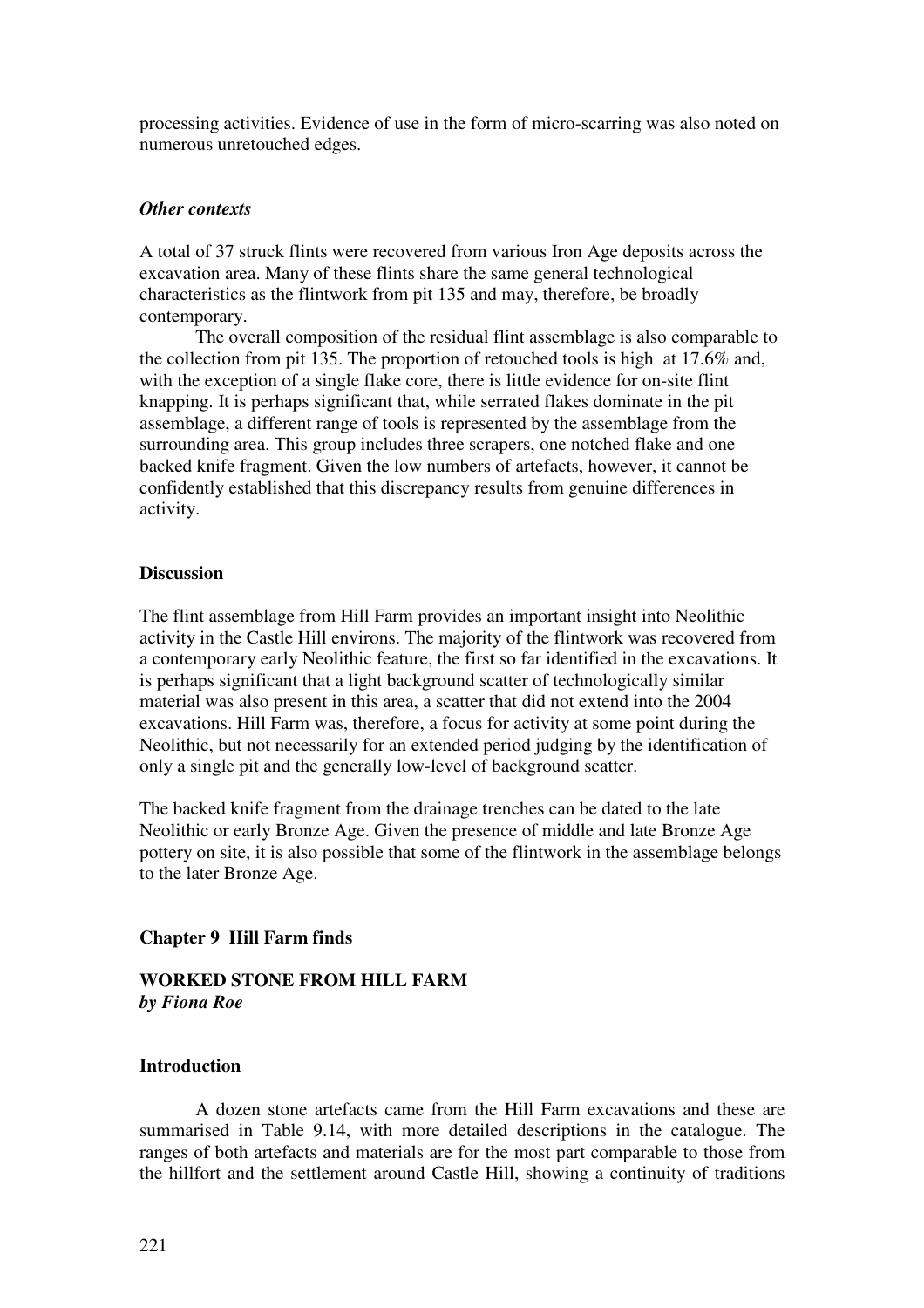into the middle Iron Age. However, while saddle querns were made from the same local materials as before, a notable innovation was the use of imported Lodsworth stone for an Iron Age rotary quern. No whetstones were recorded. Only one object, a worn cobble thought ultimately to have been used as flooring material, came from an early Iron Age context, a pit. The other eleven objects came mainly from middle Iron Age pits or ditches, but also from a gully and a post hole. A small ball of marcasite was retrieved from the fill of a Roman ditch, but could be redeposited. Burnt stone amounted to 189 fragments and is summarised in Table 9.15, while further details can be found in the archive.

### **Ball**

A piece of marcasite (178) is in the form of a naturally shaped ball some 24 mm in diameter and was a recovered from the fill (176) of a Roman ditch (177). It is probably rather small for use with a flint blade as part of a strike-a-light kit and shows no evidence for such utilisation. It may simply have been collected as a plaything, having been found in the chalk, or perhaps in the local river gravels.

### **Hammerstone**

 The flint hammerstone (711) would, when complete, have been a good deal larger than the five examples from the settlement below Castle Hill. It is well battered and must have been used as a heavy duty hammerstone before breakage. It was then re-used as packing in posthole 713, part of a middle Iron Age post-built structure situated towards the northern edge of the Offices site.

### **Loomweight**

 A single loomweight fragment (98) came from the fill of middle Iron Age pit 97 and was made from local chalky greensand, the same variety of stone that was used for the loomweights from the settlement below Castle Hill (Chap 6). However at Hill Farm a change in loomweight style had taken place and this loomweight is of the variety usually referred to as triangular, while those from the settlement are of the variety known as pyramidal. Triangular loomweights are common on later Iron Age sites, but it is unusual for them to be made from stone, even from chalk which could be shaped easily enough. Instead fired clay was the preferred material. Triangular loomweights of fired clay were found in some number at Gravelly Guy, Stanton Harcourt, Oxfordshire (Barclay & Wait 2004, 377 & fig 8.12) while closer to the Wittenhams they are known from Wyndyke Furlong at Abingdon (Barclay 1999, 42) and from Appleford (Hinchcliffe & Thomas 1980, 26 & Fig 8,5).

#### **Paving stone or smoothers**

 Three pieces of stone with worn surfaces may have been used or re-used as paving stones. Such utilised stone is not easy to interpret, because it may originally have been put to other purposes and only when broken been relegated to re-use as flooring material. Three such pieces from the settlement below Castle Hill consisted of worn chalky greensand (Chap 6) and a similar fragment (138) came from gully 174 at Hill Farm. A worn cobble of Lower Calcareous Grit (754) was found in pit 742 and a worn fragment of Corallian limestone (631) came from ditch 620).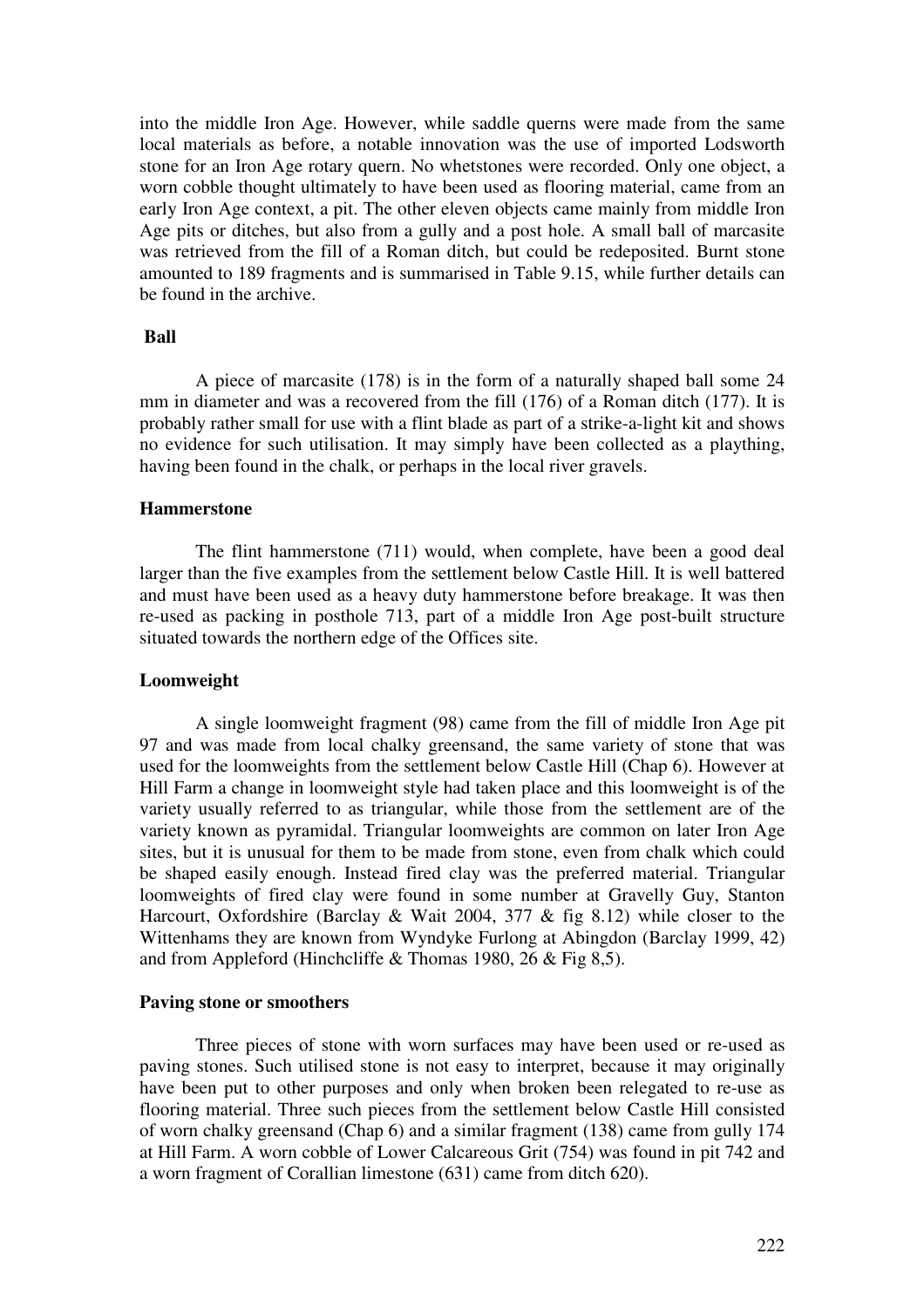### **Querns**

 Fragments from 5 querns were found at Hill Farm. Four pieces are from saddle querns and as at Castle Hill and the settlement below the hillfort, these are made from two local quern materials. However they are better preserved than the finds from the earlier seasons of work at the Wittenhams. Culham greensand seems to have been the preferred saddle quern material, as was also noted of the querns from the settlement below Castle Hill. Part of a saddle quern ((316); Fig 9.3.1) came from a pit (318) revealed during the Visitors' Car Park excavations. Another saddle quern (761), now in fragments, came from the lower fill of pit 769, while a large rubber ((760); Fig 9.3.2) which could have belonged with the lower stone, was found in the upper fill. This pit was within a ring gully in the south east corner of the Offices excavation. Lower Calcareous Grit is represented by part of a saddle quern (536) found in the fill of a ditch (535) that lay adjacent to the western boundary of the Staff Car Park site. There is no problem in finding parallels for the use of these two quern materials, since they have been found on virtually all Oxfordshire Iron Age sites, including a number of sites in and around Abingdon.

 At some stage during the Iron Age occupation at Hill Farm, rotary querns began to come into use. Traces of this changeover are often of a fragmentary nature and the evidence from Hill Farm was no exception. Some 15 burnt fragments from both the upper and lower stones of a rotary quern ((68); Fig 9.4) came from a secondary deposit, one of a complex series of deposits within Iron Age pit (41) in the Visitors' Car Park. The pieces include three refitting rim fragments (Fig. 9.4), which give an approximate diameter of 320 mm and show the tooling work used to shape the quern. This quern was made from Lodsworth stone, a variety of the Lower Greensand which was brought to Little Wittenham from Sussex, from known quern quarries situated between Midhurst and Petworth. These quarries and their products have been described in some detail in a valuable paper by David Peacock (1987).

 Rotary querns made from Lodsworth stone are found relatively frequently on Roman sites in Oxfordshire but there have been other instances of Lodsworth stone from Iron Age sites. There is a little evidence that the initial arrivals of goods from Sussex may have been in the form of saddle querns. At Gravelly Guy, Stanton Harcourt part of a re-used saddle quern of Lodsworth stone was found in the topmost layer of a middle Iron Age pit, while fragments of the same stone were also found in the topmost layers of two early Iron Age pits (Bradley *et al.* 2004, 368 & Fig 8.10). At Appleford a saddle quern which is now missing may also have been made from Lodsworth stone (the geological description is the same as for two Lodsworth rotary querns from Roman contexts here) (Hinchcliffe & Thomas 1980, 60 & Fig 24 No 5). At Abingdon Vineyard further finds from two middle Iron Age pits include a rotary quern lower stone (Allen, in prep). The proximity of the river Thames to all four of these sites could account for the distribution of this particular quern material.

 The pit (41) that contained the Lodsworth rotary quern has been radiocarbon dated to the later part of the middle Iron Age, 200 BC to 1 AD at 95 % confidence (see Chapter 10). This date seems unlikely to relate to the first use of either a rotary quern or Lodsworth stone at the site. Although there are as yet no firm dates for the initial use of rotary querns in Oxfordshire, they do seem in general to have been in operation somewhat earlier than the time range of this date. For instance rotary querns were found at Fairfield Park, Stotfold, Bedfordshire, where the Iron Age settlement has been dated to around the  $5<sup>th</sup> - 4<sup>th</sup>$  centuries BC (Webley *et al.* 2007, 89-90).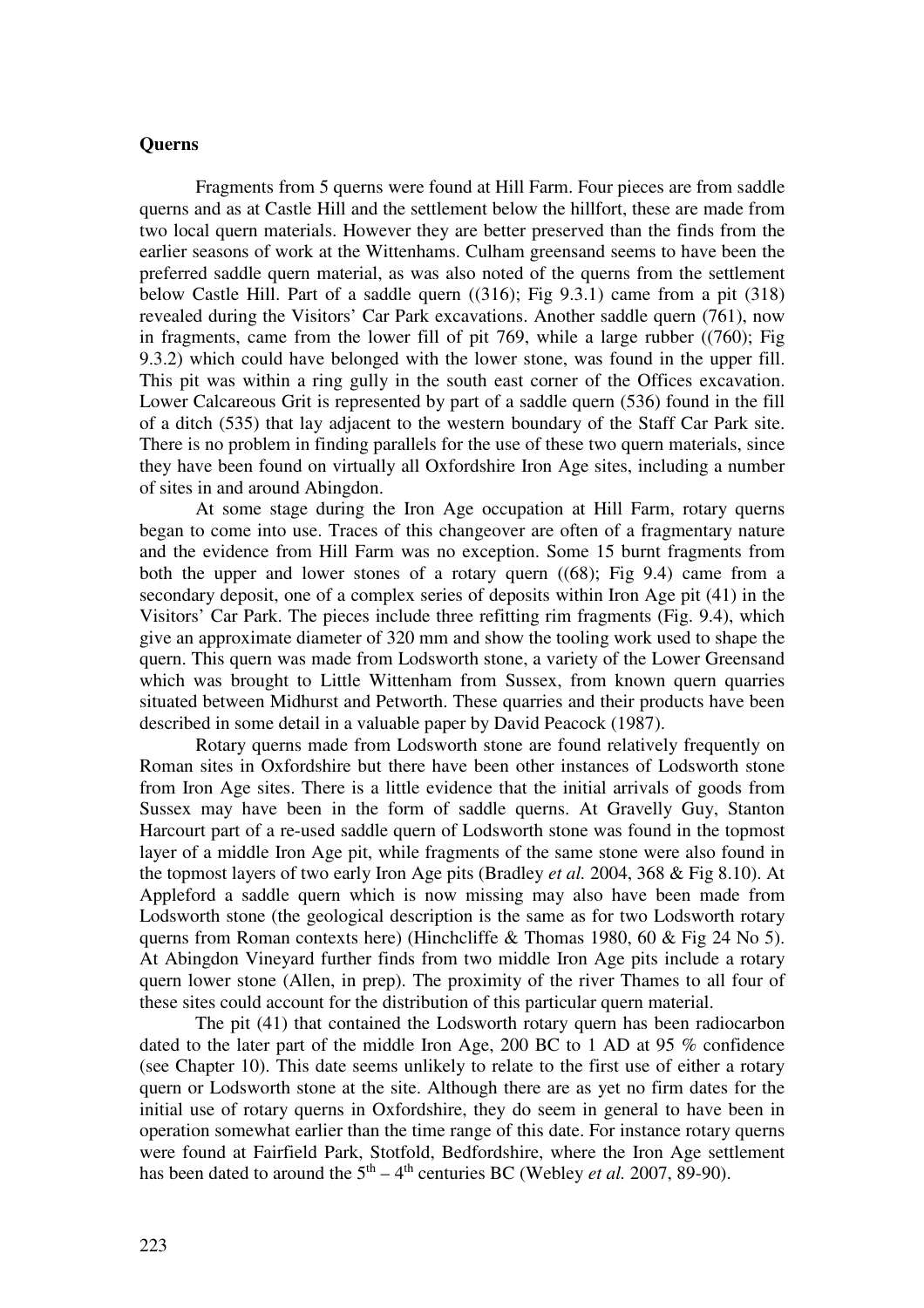### **Spindlewhorl**

 A bun-shaped spindlewhorl ((38) SF 39) may have broken before the hole was completed. Like the examples from Castle Hill (Chap 3) and the settlement below the hillfort (Chap 6) it is made from the local chalky greensand.

### **Burnt stone**

 As with previous seasons, the largest part of the assemblage consists of burnt stone, amounting to 189 fragments, which are summarised in Table 9.15 and listed more fully in the archive. It is all of local origin, with a range of materials comparable to that of the burnt stone from the 2003 fieldwalking and the 2004 excavations.

### **WORKED BONE**

*by Rosemary Grant* 

A total of three worked bone objects were recovered from Iron Age contexts at Hill Farm, Little Wittenham. The assemblage comprises a toggle and two unidentified objects, all of which came from the Visitors' Car Park site.

The toggle (Fig. 9.5) was recovered from the fill (76) of a Middle Iron Age pit (94), and is very similar to one found at the excavations at Danebury (Sellwood 1984, 378-80, Figure 7.32, No. 3.57). It is cylindrical in shape with an ovoid section and is hollow through the centre. This example has a single perforation through one wall. Decoration consists of a single incised groove around each end. It is generally assumed that toggles were used as fasteners.

The first of the unidentified objects is a section of large mammal metapodial sawn at one end and shaped and smoothed along the length. It was recovered from the fill (69) of an Iron Age pit (41) containing burnt stone and charcoal. The second unidentified object is a section of sheep/goat metatarsal. The bone, which has been burnt, has been thinned in two places and is very highly polished. It is unclear whether this polishing took place before or after the episode of burning (Coles 1987, 145-50, Figures 3.61-2). The piece was recovered from a phase of deliberate infilling of redeposited chalk (147) within a Middle Iron Age pit (149) containing a fragment of human skull from a young adult male

### **Catalogue**

#### 1 **Toggle** (Fig. 9.5)

Cylindrical shape with ovoid section and hollow through centre, with a single perforation through one wall. Decoration consists of a single incised groove around each end. Middle Iron Age. Length = 32 mm. Visitors' Car Park. Pit 94 (context 76).

#### 2 **Unidentified object**

Large mammal metapodial sawn at one end; shaped and polished along the length. Iron Age. Length =109 mm. Visitors' Car Park. Pit 41 (context 69).

#### 3 **Unidentified object**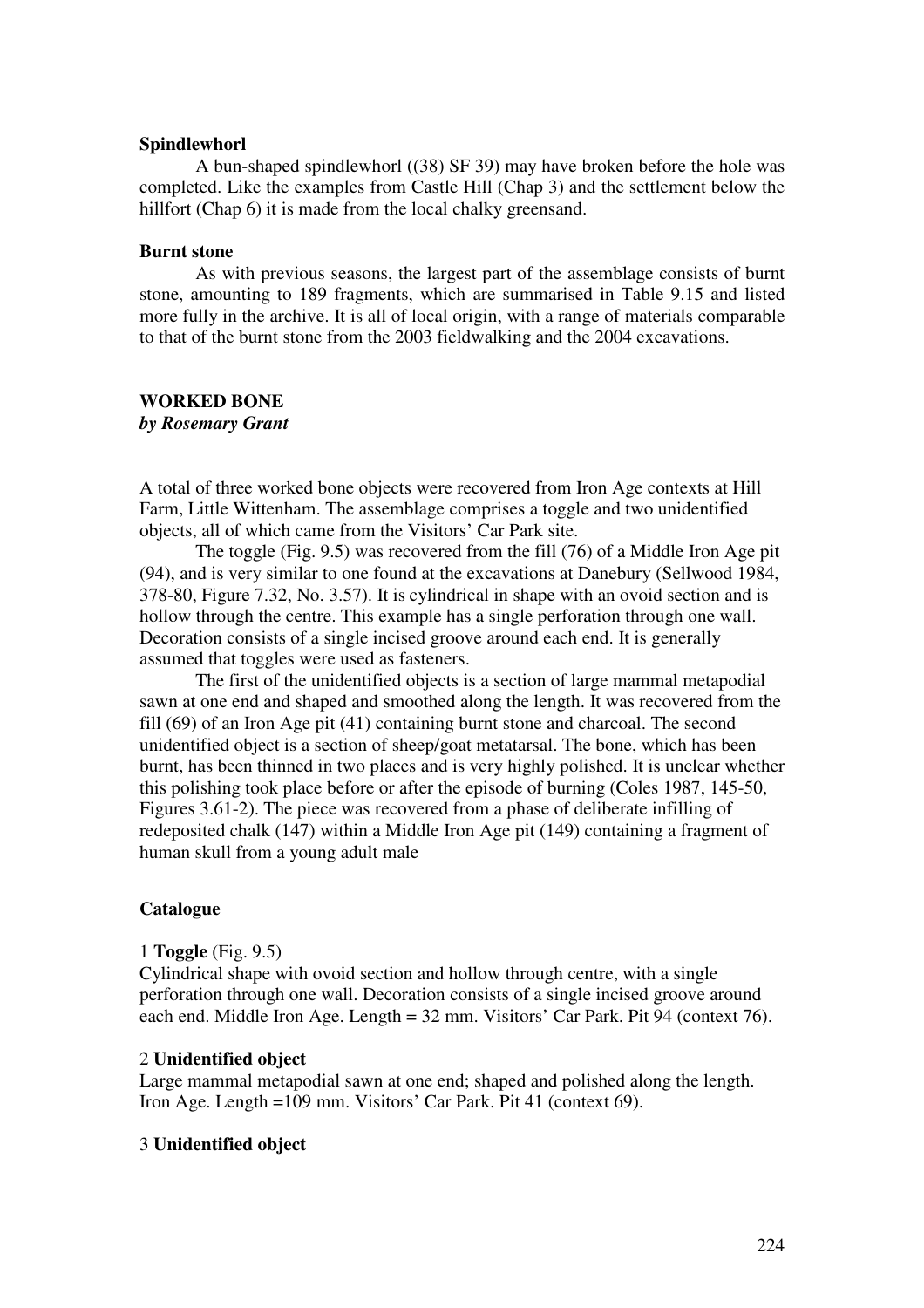Section of sheep/goat metatarsal. Burnt and highly polished, in uncertain sequence. Middle Iron Age. Length 35 mm. Visitors' Car Park. Pit 149 (context 147).

# **METALWORK**  *by Ian Scott*

This site produced 18 pieces of metalwork, the majority of which came from contexts of middle Iron Age date. Among the finds from middle Iron Age features are a hobnail, which is probably Romano-British in date, from ring gully 174 (context 490), and a small, machine-rolled object of modern date from ring gully 175 (context 477). Both these pieces are very small and can be explained as intrusions.

Twelve pieces from context 68 (posthole 67) comprise fragments of copper alloy edge binding, rolled from thin sheet (Fig. 9.6, 1). The longest fragment is curved and measures 52 mm long; the next two longest both measure 32 mm long and are slightly curved. The remaining nine pieces all measure less than 14 mm in length. Unfortunately, there is little evidence to give a clue as to what these fragments bound. The longer fragments are slightly curved, and there are no nails or pins to secure the bindings; they may have been glued.

A piece of copper alloy strip rounded at one end and folded (Fig. 9.6, 2) was recovered from context 62 (posthole 61). Again, its function is uncertain. A roughly triangular block of iron came from ring ditch 700 (context 829). Perhaps the most interesting stratified object was the fragment of a small iron blade (Fig. 9.6, 3) from the secondary fill (144) of a middle Iron Age pit (recut 146). Whether this was a weapon or a tool is not clear. The blade fragment is slim, straight and double-edged. Most knives and tools of Iron Age and Romano-British date have blades with single cutting edges and of triangular cross-section. The Wittenham blade cannot be precisely paralleled.

Other finds from middle Iron Age contexts include two small irregular iron fragments and a small piece of iron plate with two possible rivets from posthole 337 (context 338), along with four irregular flat iron fragments from enclosure ditch 871 (context 890).

Apart from the stratified finds, the single most interesting piece is a fragment of a so-called 'Nauheim derivative' brooch (Fig. 9.6, 4) from a topsoil layer (context 2). This form of brooch, although found in pre-conquest contexts, becomes more common around the middle of the 1st century AD and continues in use until the Flavian period (Olivier 1988, 38; also Bayley and Butcher 2004, 147).

#### **Catalogue of illustrated pieces (Fig. 9.6)**

### 1. **Edge binding**

Twelve fragments. Formed from rolled thin sheet. There are no clear joins between the fragments. Some of the longer fragments are slightly curved. There is no evidence for pins or nails to secure the bindings, which may have been glued or simply by being pinched in. Copper alloy. Length = 52 mm, 32 mm (x 2), & under 14 mm (x 9). Visitors' Car Park. Middle Iron Age posthole 67 (context 68). Sfs 11-15.

# 2. **Strip, rounded at each end and bent double**